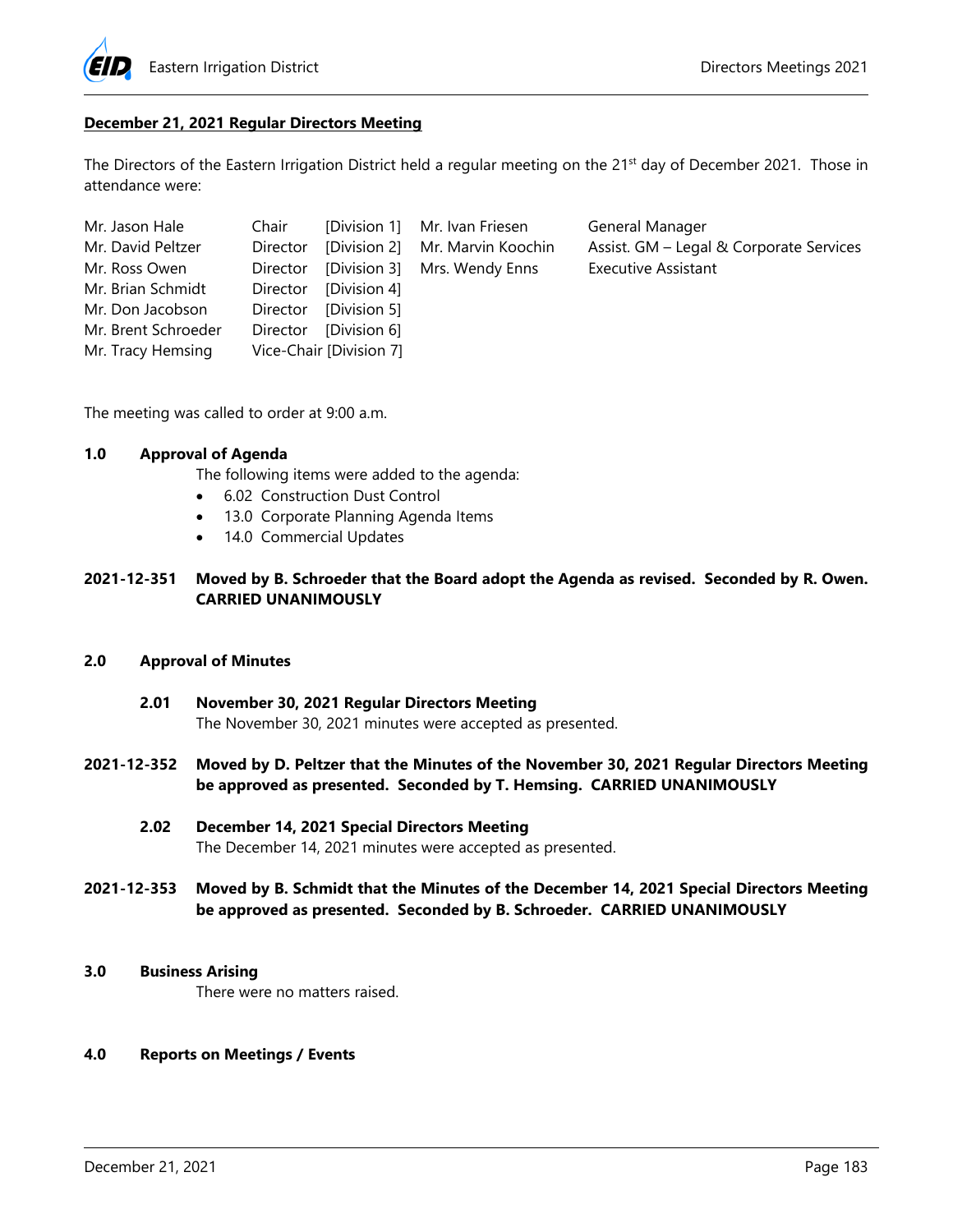

# **4.01 Alberta Irrigation Districts Association (AIDA) AGM – December 9th**

J. Hale, T. Hemsing and I. Friesen connected online to the AIDA Annual General Meeting December 9th. Primary topics addressed included a review of the *"Economic Value of Irrigation in Alberta"* which was completed this year, a decision to hire a lobbyist in Ottawa to raise awareness and petition in support of irrigated agriculture, and AIDA's budget deficit. A presentation by Atrum Coal was also given.

#### **5.0 EIDNet**

### **5.01 Monthly Report**

There have been no major issues since the last report. A moratorium on installs and upgrades in Duchess and Rosemary remains; 46 names are on the waiting list for Duchess and 68 for Rosemary. The fibre for the Phase 1 project has now been blown in, with splicing to begin in the New Year. It is anticipated that splicing and testing should be completed near the end of January.

#### [9:13 a.m. R. Gagley entered the meeting.]

# **6.0 Engineering**

R. Gagley presented the following Engineering Report.

### **6.01 Project Status**

The southern pipeline crew is still progressing on schedule, with roughly 30% of the Scott system complete. Crews have started to string pipe along the 12 Springhill project in anticipation of a January 4, 2022, start. A number of questions were responded to by Mr. Gagley.

| <b>EID CAPITAL CONSTRUCTION PROJECTS</b> |                                                                                   |  |  |
|------------------------------------------|-----------------------------------------------------------------------------------|--|--|
| Project                                  | <b>Status</b>                                                                     |  |  |
| <b>EARTHWORKS</b>                        |                                                                                   |  |  |
| West Bantry Canal - Phase 2              | - 45% complete                                                                    |  |  |
| 02 Bow Slope                             | - interim work complete                                                           |  |  |
| <b>PIPELINE</b>                          |                                                                                   |  |  |
| Scott Pipeline                           | - 30% complete                                                                    |  |  |
| 08-B Springhill                          | - surveyed, approved, detailed design complete, ROW signed,<br>will begin in 2022 |  |  |
| 12 Springhill                            | - surveyed, approved, detailed design complete, ROW signed,<br>will begin in 2022 |  |  |
| 13-H West Bantry                         | - surveyed, approved, detailed design complete, ROW signed,<br>will begin in 2022 |  |  |

| <b>IRP PROJECTS</b> |                                                |  |  |
|---------------------|------------------------------------------------|--|--|
| <b>Project</b>      | <b>Status</b>                                  |  |  |
| <b>EARTHWORKS</b>   |                                                |  |  |
| Bow Slope Canal     | - surveyed, approved, detailed design complete |  |  |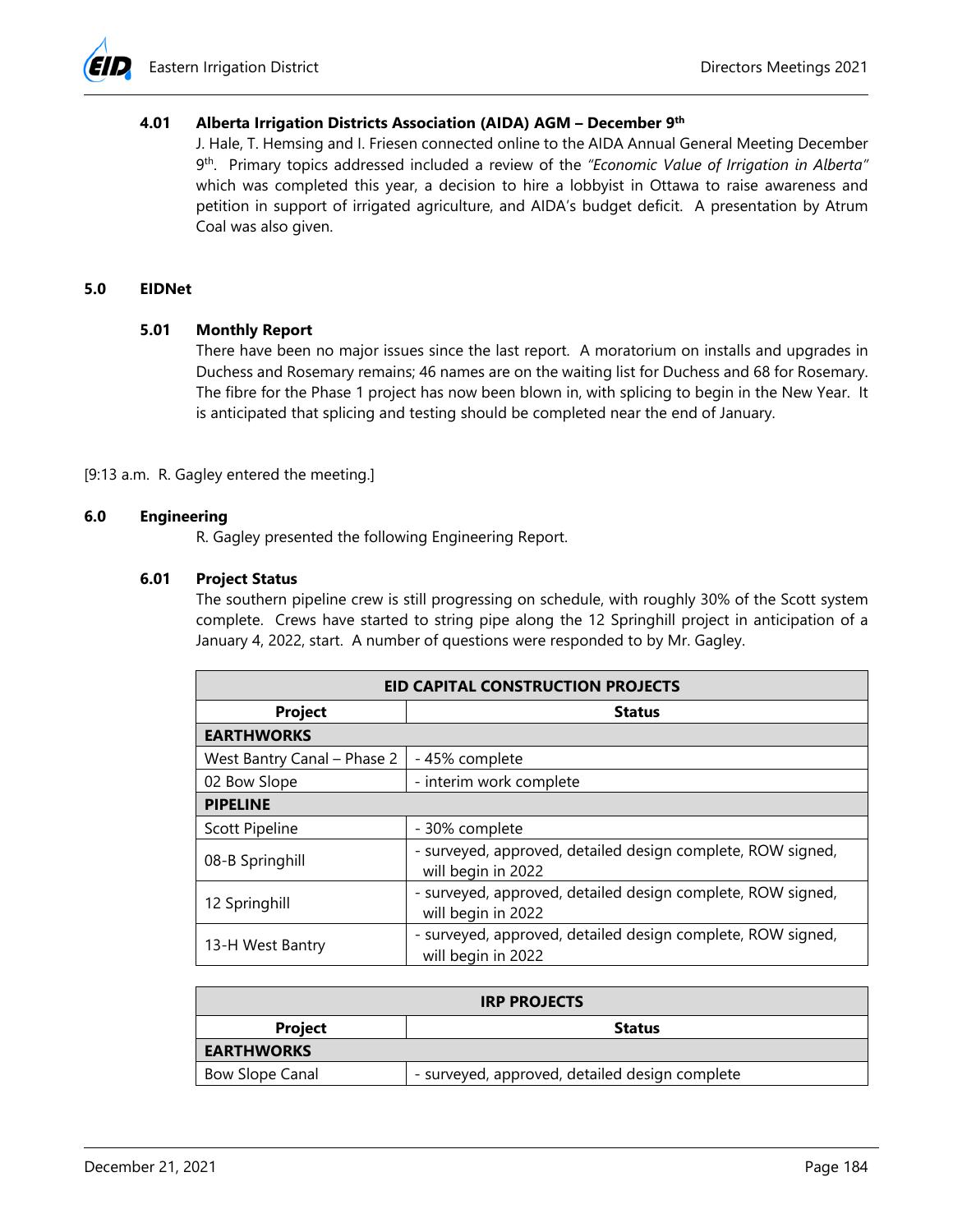# **6.02 Construction Dust Control**

T. Hemsing advised of a landowner along the Scott Pipeline project experiencing significant dust issues when there is wind blowing due to the light soil being worked up adjacent to his yard. As this area of the project is in deep cut, it was intended to leave as much open as possible until spring tests confirm no pipeline leaks. Although water trucks have been used, a number of suggestions were made to help alleviate the problem. In addition to water trucks, other dust control measures will be implemented as soon as possible and used where needed to control blowing dirt, such as pinning and layering straw.

[9:24 a.m. R. Gagley exited the meeting; N. Fontaine and R. Volek entered.]

**7.0 Lands** 

### **7.01 Lands, Oil & Gas**

N. Fontaine presented the following Lands, Oil & Gas Report.

### **7.01.1 Set Rates for Land Spraying, Seismic, & Dirt**

2022 rates for land spraying, seismic and dirt fill were presented. A number of questions were responded to by Mr. Fontaine.

### **2021-12-354 Moved by B. Schroeder that the Oil & Gas rates for 2021 be set as:**

- **Land Spraying \$3,500/well;**
- **Seismic for Source Lines \$2,250/mile;**
- **Seismic for Receiver Lines \$1,450/mile;**
- **Seismic for off right-of-way access \$500/mile;**
- Fill for Commercial Use \$7.00/m<sup>3</sup> (fill material to be used on District land must be **obtained from an approved source from District land); and**
- **Fill for Water Users \$3.00/m³.**

**Seconded by B. Schmidt. CARRIED UNANIMOUSLY** 

# **7.02 Grazing**

R. Volek presented the following Grazing Report.

# **7.02.1 GAC Meeting Minutes – December 13, 2021**

A GAC Meeting was held in person on December 13th, with the draft minutes being made available to Directors. The usual fall topics were addressed such as this year's grazing season and financials; next year's listings, declined applications, AUM rate, and several lease management affairs. In addition, various irrigated pasture matters, the proposed Solar Kraft project, the North Bantry reseeding project, and a declined member's request to split a listing between 2 associations were discussed. D. Peltzer enquired whether the new Duchess GA lease rider, once hired, will be granted the opportunity for a grazing allotment for the 2022 grazing season. Board consensus was obtained to grant this request.

#### **7.02.2 2022 Cattle Listings and Set Maximum Grazing Number Per Member**

With a tentative 75 head max per full member, total cattle numbers applied for the 2022 season are 836 head above last year. Membership has increased slightly, which has been the trend since 2015.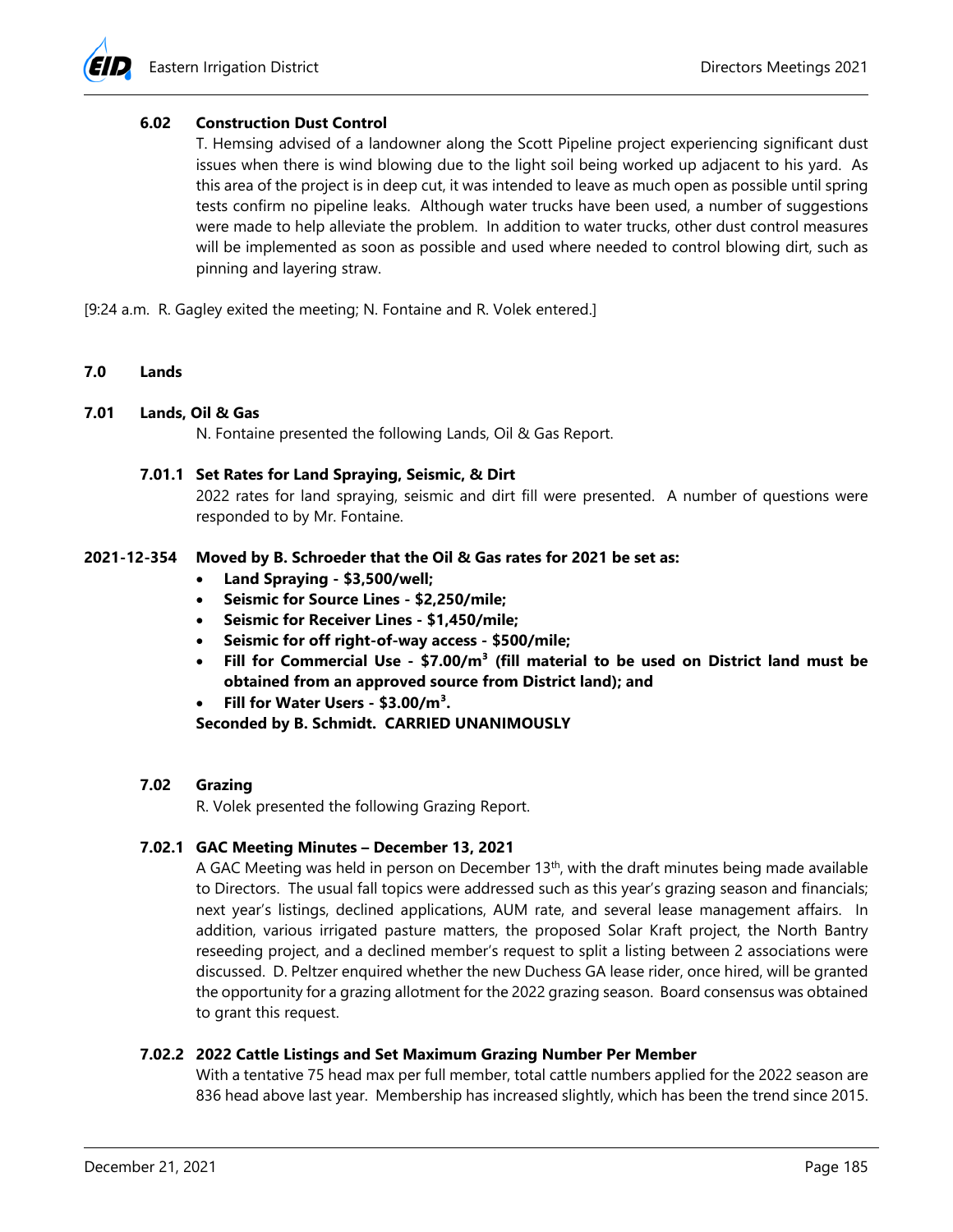Historical data was provided for 2015 - 2021 showing total cattle numbers consistently in the lower 17,000's through to 2019, then 15,553 and 16,848 respectively for 2020 and 2021 due to below average moisture conditions.

| 2022 CATTLE NUMBERS SUMMARY - as of December 15, 2021 |        |        |                 |              |              |
|-------------------------------------------------------|--------|--------|-----------------|--------------|--------------|
| <b>Association</b>                                    | 2021   | 2022   | <b>Increase</b> | 2021 Members | 2022 Members |
| Bantry                                                | 550    | 575    | 25              | 9            | 10           |
| Bassano                                               | 944    | 969    | 25              | 14           | 14           |
| <b>Duchess</b>                                        | 1,233  | 1,251  | 18              | 20           | 19           |
| Eyremore                                              | 1,894  | 1,969  | 75              | 27           | 27           |
| Gem                                                   | 2,531  | 2,623  | 92              | 36           | 38           |
| Newell                                                | 2,250  | 2,287  | 37              | 34           | 33           |
| Patricia                                              | 2,596  | 2,721  | 125             | 42           | 42           |
| <b>Rolling Hills</b>                                  | 1,408  | 1,545  | 137             | 24           | 26           |
| Rosemary                                              | 2,017  | 2,155  | 138             | 32           | 32           |
| Tilley                                                | 1,425  | 1,589  | 164             | 25           | 25           |
| <b>Total</b>                                          | 16,848 | 17,684 | 836             | 263          | 266          |
| <b>Members</b><br>7 new, 4 dropped out                |        |        |                 |              |              |

The GAC reviewed total listings for 2022 at their recent meeting. With average reserve grass available for 2022, no adjustments may need to be made if spring moisture is average or above average. However, if moisture conditions next spring are poor, a reduction in the total number of cattle will be required.

**2021-12-355 Moved by R. Owen that the maximum number of cow/calf pairs per member for the 2022**  grazing season be set at 75 for full members, 50 for 2<sup>nd</sup> year members, and 25 for 1<sup>st</sup> year **members; pending a review of pasture conditions in the spring. Seconded by D. Peltzer. CARRIED UNANIMOUSLY** 

[9:44 a.m. – 9:50 a.m. N. Fontaine and R. Volek exited the meeting; S. Connauton entered.]

#### **7.03 Assessment, Water & Lands**

S. Connauton presented the following Assessment, Water & Lands Report.

#### **7.03.1 Farm Improvement Grant Applications and Increases in Irrigation Acres Applications**

#### **7.03.1.1 Budget Report**

| <b>FARM IMPROVEMENT GRANT BUDGET - MONTHLY REPORT</b>    |             |  |  |
|----------------------------------------------------------|-------------|--|--|
| 2022 Farm Improvement Grant Budget as of October 1, 2021 | \$1,000,000 |  |  |
| 50/50 Cost-Shares                                        |             |  |  |
| Paid                                                     | 8,932 >     |  |  |
| To be Completed                                          | 41,068 >    |  |  |
| Require Approval                                         |             |  |  |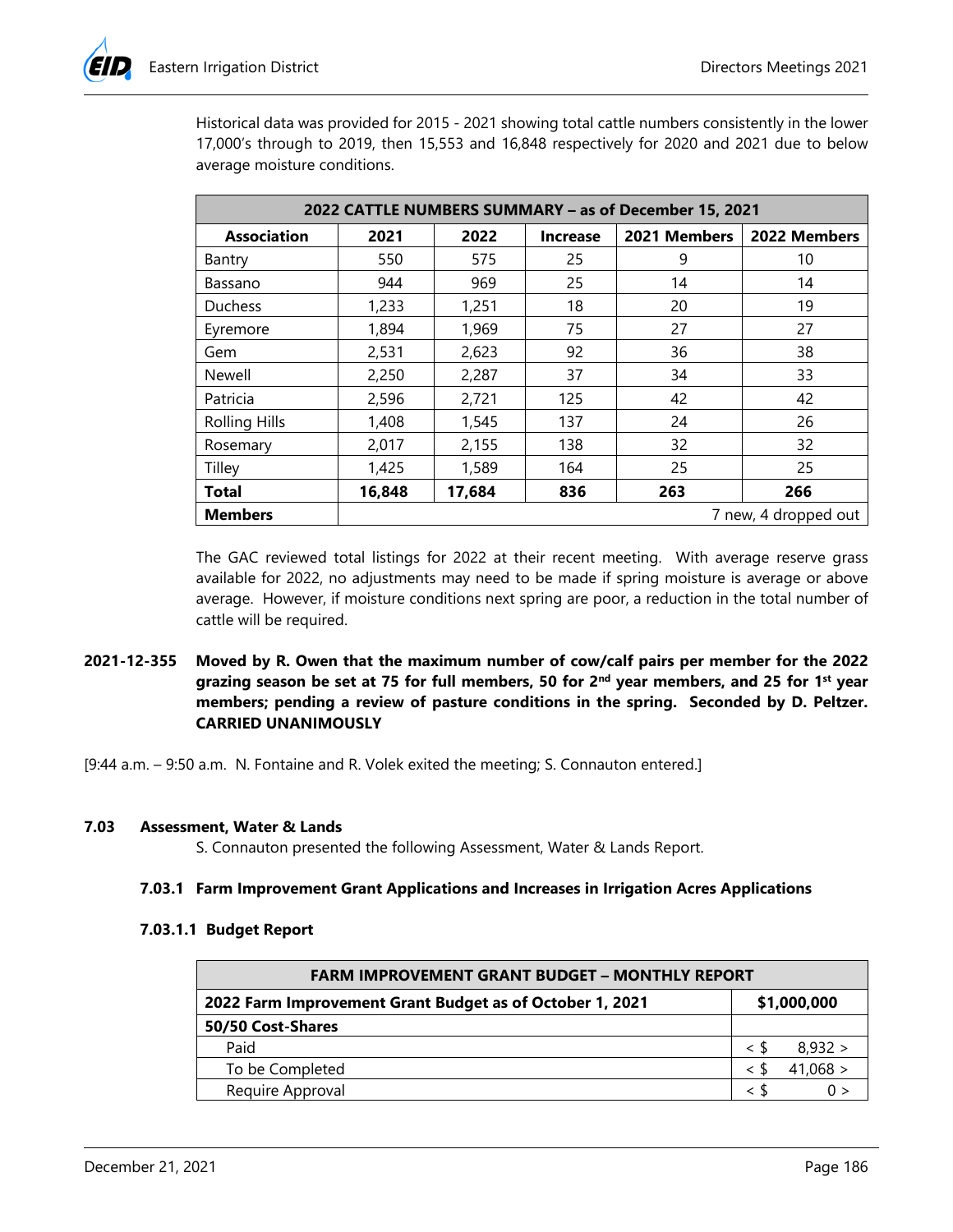

| <b>Farm Improvement Grants</b>         |            |
|----------------------------------------|------------|
| October & November (approved and paid) | - 31.600 > |
| December (require approval)            | 48.377 >   |
| Total Budget Remaining                 | 869,963    |

\*Total grants paid to date within the 2022 fiscal year is \$40,592

# **Farm Improvement Grants**

For payment of irrigation acres purchased from the District, reimbursement for irrigation acres sold to the District, Farm Improvement grant categories, grant eligibility requirements, and other grant constraints, landowners may reference the current Capital Assets Charges Bylaw and Farm Improvement Policy, which are posted on the District's website.

# **Transfer of Irrigation Acres**

- **7.03.1.2 Bantry Seed Farms Ltd (Raymond Virostek and Derek Virostek) SW 08 to W ½ 25-16-13**  Bantry Seed Farms Ltd has requested to transfer 5 irrigation acres from SW 08-16-13 W4M to W ½ 25-16-13 W4M to accommodate the addition of a corner arm. Operations has confirmed no conditions or issues with the transfer.
- **2021-12-356 Moved by T. Hemsing that the Board approve the transfer of 5 irrigation acres from SW 08- 16-13 W4M to W ½ 25-16-13 W4M; all lands being owned by Bantry Seed Farms Ltd. Seconded by B. Schmidt. CARRIED UNANIMOUSLY**

**Converting to a More Efficient Method of Irrigation** *(wheels, pivot, sub-surface)* and **Corner Irrigation** *(corner arm, subsurface)* 

### **7.03.1.3 Flood to Pivot & C/A – Bantry Seed Farms Ltd (Raymond Virostek and Derek Virostek) – W ½ 25-16-13 W4M**

- Previous Grants: \$9,996 (2016-10-229) and \$1,904 (2018-10-407)
- Previous Assessment: 161 acres flood
- Current Assessment: 175 acres pivot (12 acres purchased and 2 transferred in)
- Converting: 49 acres flood to wiper pivot with C/A; 5 additional acres required (transferred from SW 08-16-13 W4M, motion 2021-12-356)
- New Assessment: 180 acres wiper pivot
- Parcel has reached its maximum grant funding
- Notes: south portion of SW 25 has been purchased to allow the pivot to cross into a previously flooded area, and a corner arm has been added
- **2021-12-357 Moved by R. Owen that the Board approve the Farm Improvement for Bantry Seed Farms Ltd for the conversion of 28 acres flood to wiper pivot and 21 acres flood to corner arm in W ½ 25-16-13 W4M. The Farm Improvement Grant available and payable to the Landowner is \$2,800 (28 acres x \$100/acre) + \$14,700 (21 acres x \$700/acre) = \$17,500. Seconded by T. Hemsing. CARRIED UNANIMOUSLY**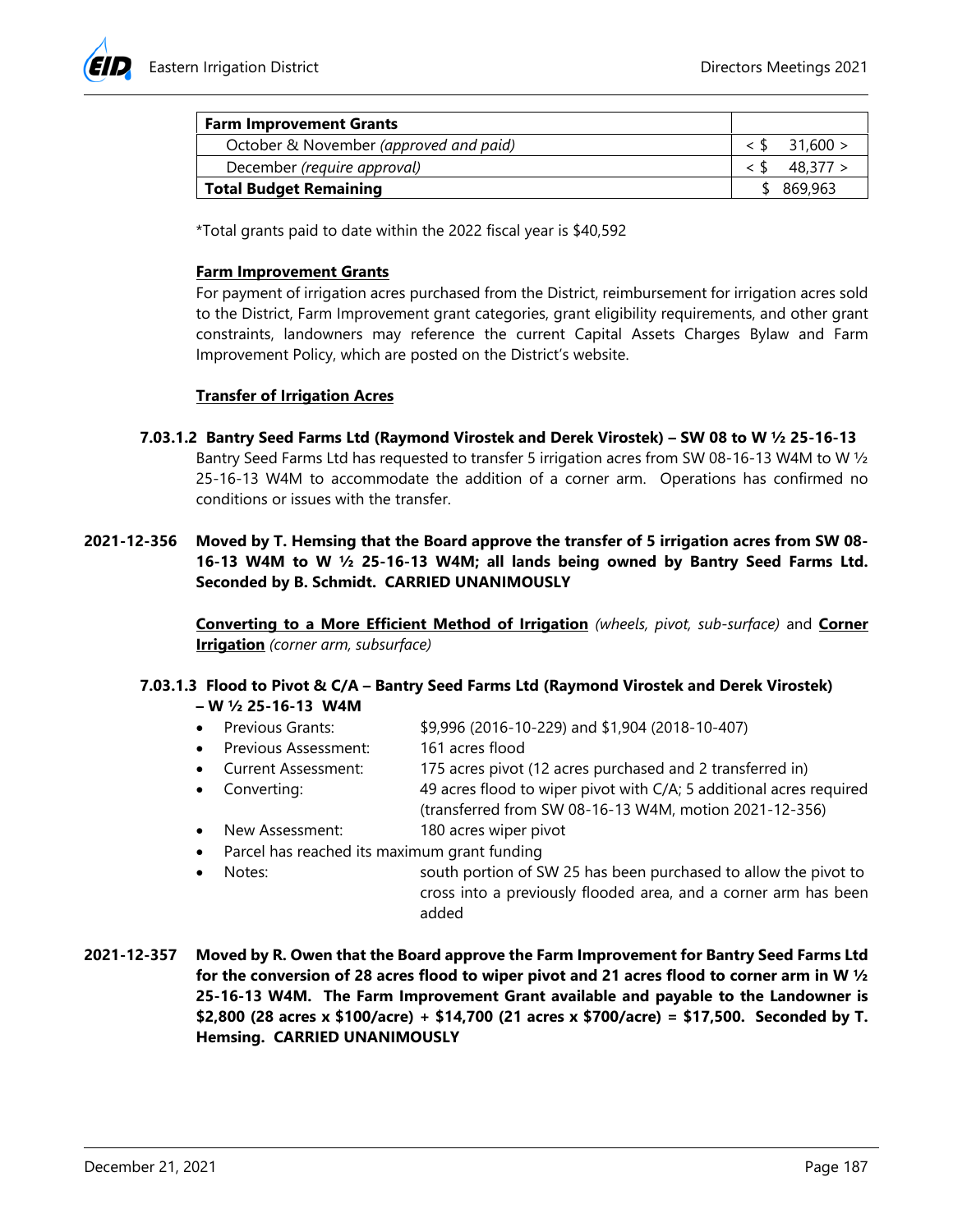

# **Upgrades** *(panels, nozzles, drag hoses, replacement pivots, pumps)*

### [9:52 a.m. B. Schroeder declared a pecuniary interest and exited the meeting.]

### **7.03.1.4 Panel – 768976 Alberta Ltd (Brent & Rhian Schroeder) – SE 12-18-13 W4M**

- Previous Grant: \$3,173 (motion 08-01-2004)
- Previous Assessment: 55 acres
- Current Assessment: 129 acres pivot (74 acres added for flood to pivot conversion)
- Installing: panel
- Assessment remains the same at 129 acres (128 pivot, 1 drip irrigation)
- Parcel has reached its maximum grant funding
- **2021-12-358 Moved by B. Schmidt that the Board approve the Farm Improvement for 768976 Alberta Ltd for the panel upgrade in SE 12-18-13 W4M purchased for \$3,850. The Farm Improvement Grant available and payable to the landowner is \$5,500 (55 acres x \$100/acre) - \$3,173 (previous grant) = \$2,327. Seconded by R. Owen. CARRIED UNANIMOUSLY**

### **7.03.1.5 Panel – 768976 Alberta Ltd (Brent & Rhian Schroeder) – SW 12-18-13 W4M**

- Previous Grant: \$7,154 (motion 08-01-2004)
- Previous Assessment: 124 acres
- Current Assessment: 128 acres wiper pivot (4 acres added for general assessment)
- Installing: panel
- Assessment remains the same at 128 acres (127 pivot, 1 drip irrigation)
- **2021-12-359 Moved by T. Hemsing that the Board approve the Farm Improvement for 768976 Alberta Ltd for the panel upgrade in SW 12-18-13 W4M purchased for \$3,850. The Farm Improvement Grant available to the landowner is \$12,400 (124 acres x \$100/acre) - \$7,154 (previous grant) = \$5,246; with the payable amount being \$3,850. Seconded by D. Peltzer. CARRIED UNANIMOUSLY**
- [9:54 a.m. B. Schroeder rejoined the meeting.]

#### **7.03.1.6 Pivot Replacement – 2023438 Alberta Ltd (Marion Martin & Candace Stein) – NW 08-20-14**

- Previous Assessment: 131 acres
- Current Assessment: 133 acres pivot (2 acres added for general assessment)
- Installing: replacement pivot
- Assessment remains the same at 133 acres, all under pivot
- Parcel has reached its maximum grant funding

# **2021-12-360 Moved by T. Hemsing that the Board approve the Farm Improvement for 2023438 Alberta Ltd for the pivot replacement in NW 08-20-14 W4M purchased for \$121,119. The Farm Improvement Grant available and payable to the landowner is \$13,100 (131 acres x \$100/acre). Seconded by B. Schroeder. CARRIED UNANIMOUSLY**

NW 08 is currently tied to NE 08-20-14 W4M as an irrigable unit. Each parcel now has its own delivery therefore the irrigable unit can be discharged.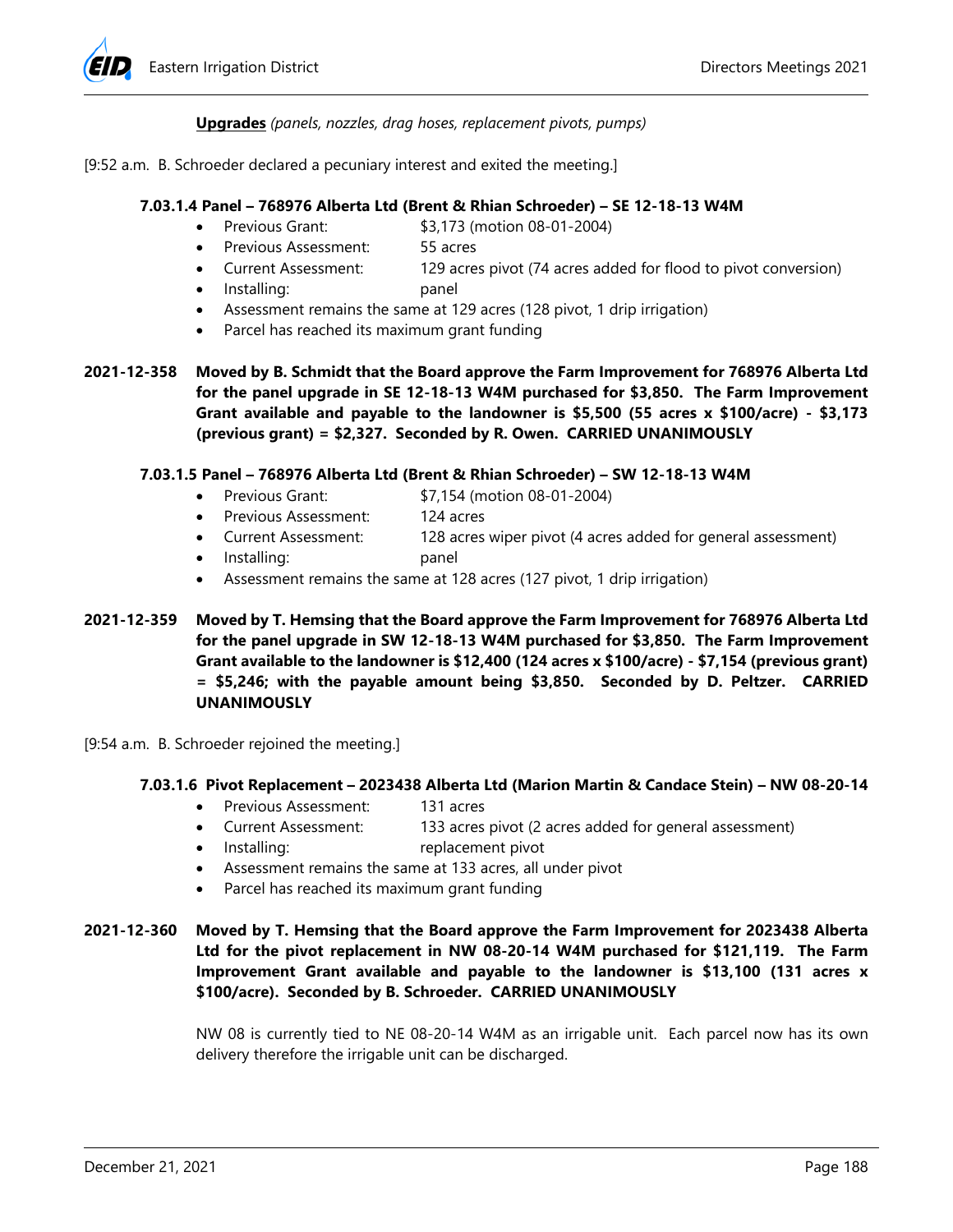# **2021-12-361 Moved by D. Peltzer that the Board approve the discharge of the Irrigable Unit on:**

- **NW 08-20-14 W4M; lands being owned by 2023438 Alberta Ltd; and**
- **NE 08-20-14 W4M; lands being owned by Ivy Livestock Ltd. Seconded by R. Owen. CARRIED UNANIMOUSLY**

# **7.03.1.7 Pivot Replacement – MWA Farms Ltd (Marilyn Armstrong) – NW 08-22-16 W4M**

- Current Assessment: 140 acres (136 pivot, 4 outside pivot area)
- Installing: replacement pivot; keeping 4 acres outside
- Assessment remains the same at 140 acres (136 pivot, 4 outside)
- Pivot area has reached its maximum grant funding

**2021-12-362 Moved by R. Owen that the Board approve the Farm Improvement MWA Farms Ltd for the pivot replacement in NW 08-22-16 W4M purchased for \$112,707.58. The Farm Improvement Grant available and payable to the landowner is \$13,600 (136 acres x \$100/acre) - \$2,000 (4 acres x \$500/acre) deduction for keeping acres outside the pivot area = \$11,600. Seconded by B. Schroeder. CARRIED UNANIMOUSLY** 

# **7.03.1.8 Nozzles – Christopher & Marguerite Schmidt – SE 27-16-16 W4M**

- Current Assessment: 152 acres (134 pivot, 18 outside)
- Installing: nozzles
- Assessment remains the same at 152 acres (134 pivot, 18 outside)
- Deduction is greater than the grant
- **2021-12-363 Moved by T. Hemsing that the Board approve the Farm Improvement for Christopher & Marguerite Schmidt for the nozzles upgrade in SE 27-16-16 W4M purchased for \$8,727. The Farm Improvement Grant available to the landowner is \$13,400 (134 acres x \$100/acre); with the payable amount being \$8,727 - \$9,000 (18 acres x \$500/acre) = \$0. Seconded by D. Peltzer. CARRIED UNANIMOUSLY**

#### **Increase in Irrigation Acres**

For payment of irrigation acres purchased from the District and full disclosure of the parameters in applying for irrigation acres, landowners may reference the current Capital Assets Charges Bylaw and Irrigation Acres Bylaw, which are posted on the District's website.

#### **7.03.1.9 Jozef & Bertha Versteegen – SW 17-14-13 W4M**

- Previous Assessment: 136 acres flood
- Current Assessment: 140 acres wiper pivot (4 acres added for conversion from flood to pivot)
- Proposal: add corner arm; 12 additional acres required (infill)
- Efficiency Acres Gained: 0
- New Assessment: 152 acres, all under corner arm wiper pivot
- Note: project must be complete by December 30, 2022
- **2021-12-364 Moved by B. Schroeder that the Board approve the Increase in Irrigation Acres application for Jozef & Bertha Versteegen for 12 infill acres in SW 17-14-13 W4M. The capital assets charge is \$11,400 (12 acres x \$950/acre). Seconded by D. Jacobson. CARRIED UNANIMOUSLY**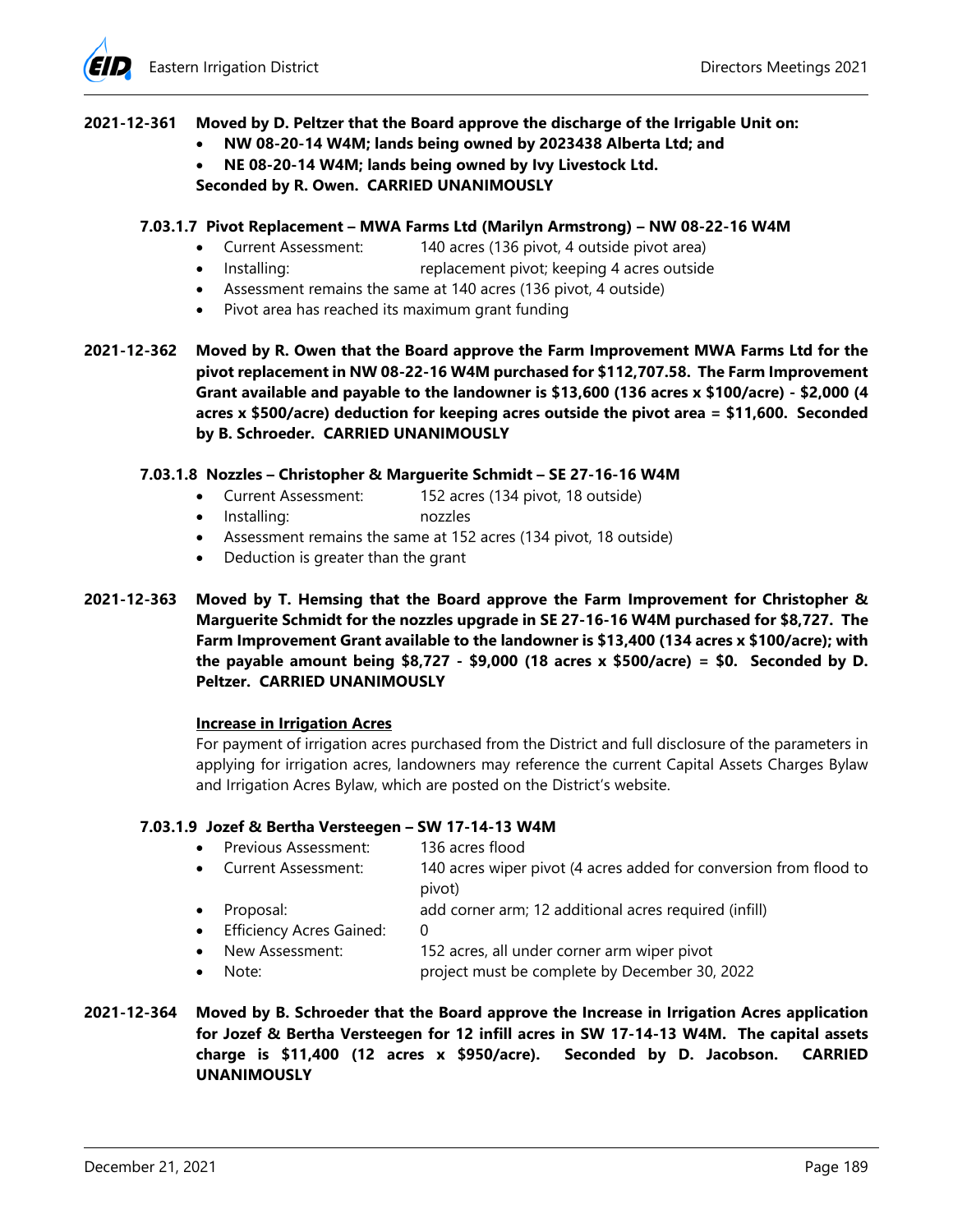

[9:58 a.m. S. Connauton exited the meeting.]

# **2021-12-365 Moved by D. Peltzer that the Board resolve into the Committee of the Whole. Seconded by B. Schmidt. CARRIED UNANIMOUSLY**

- **8.0 Annual General Meeting and Annual Report Book** 
	- **8.01 Draft AGM Agenda**
	- **8.02 Chair and GM Reports Board Input**
- **9.0 City/County/EID Joint Meeting Follow Up**
- **10.0 Snake Lake Reservoir Project Update**
- [10:32 a.m. R. Gagley entered the meeting.]
- **11.0 02 Bow Slope**
- [11:30 a.m. 12:00 p.m. Lunch break; R. Gagley exited the meeting.
- **12.0 Staffing Update**
- **13.0 Corporate Planning Agenda Items**
- **14.0 Commercial Update**
- **10.0 Snake Lake Reservoir Project Update cont'd.**
- **2021-12-366 Moved by T. Hemsing that the meeting be reconvened. Seconded by B. Schroeder. CARRIED UNANIMOUSLY**

*DIRECTION ARISING FROM THE IN CAMERA PORTION OF THE MEETING* 

# **8.0 Annual General Meeting and Annual Report Book**

# **8.01 Draft AGM Agenda**

A Director suggested that AIDA Executive Director Margo Jarvis Redelback be asked to present the *"Economic Value of Irrigation in Alberta"* report at the AGM.

#### **8.02 Chair and GM Reports – Board Input**

Finalized Chairman and General Manager reports are to be submitted by mid-January.

#### **9.0 City/County/EID Joint Meeting Follow Up**

Further discussion will be given to the Joint Meeting follow up in the January Corporate Planning session.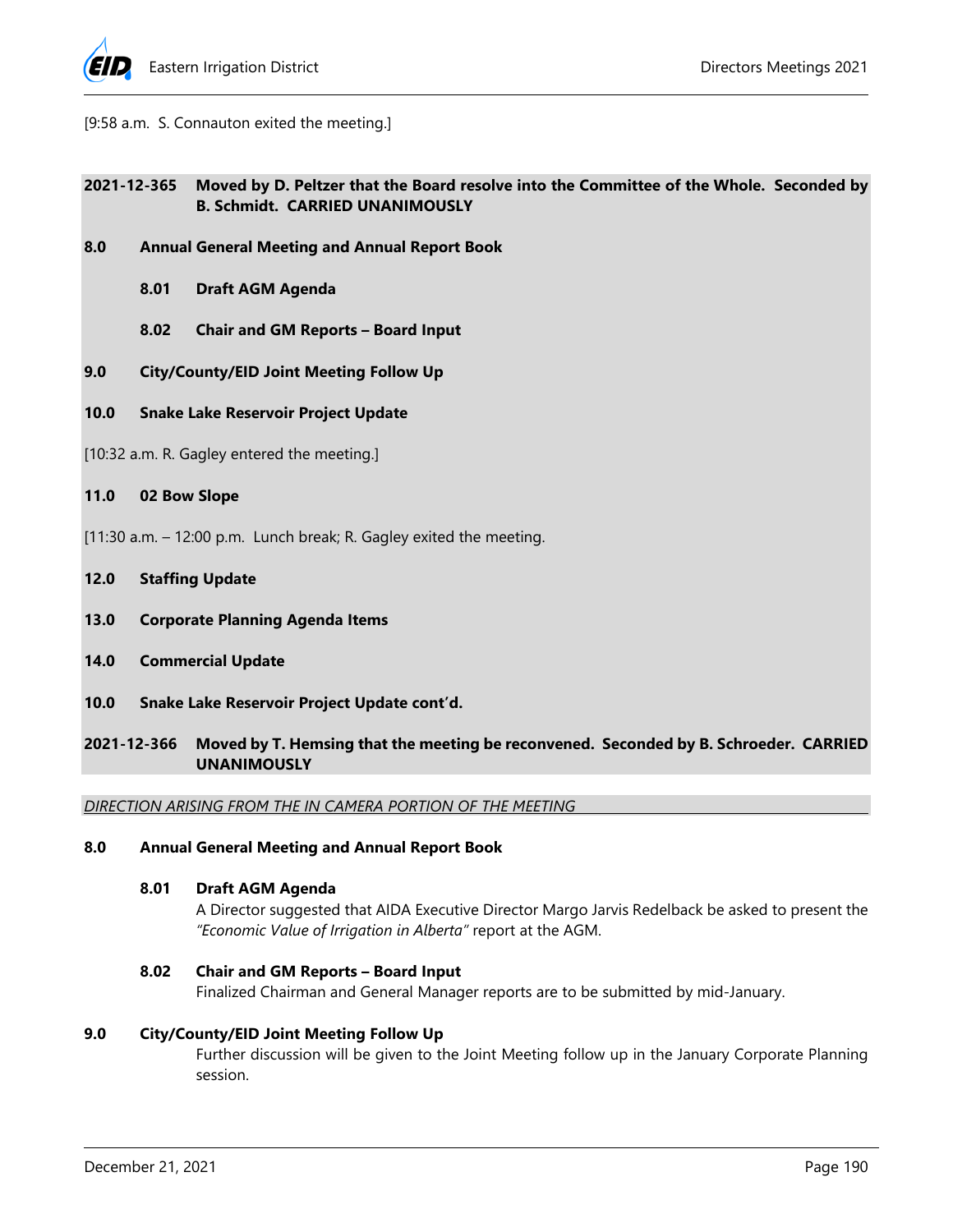

### **10.0 Snake Lake Reservoir Project Update**

An update was given on the status of the proposed Snake Lake Reservoir Project.

#### **11.0 02 Bow Slope**

Letters in response to 02 Bow Slope correspondence received by the District will be mailed to the respective landowners, as presented and discussed.

### **12.0 Staffing Update**

A general staffing update was provided, and Directors were advised that the Operations Manager position has been reinstated and filled.

### **13.0 Corporate Planning Agenda Items**

Several policies and bylaws were listed for discussion at the upcoming Corporate Planning session in January, as well as irrigation development, Private Grazing Leases, irrigated pasture, economic development, and long-range planning.

# **14.0 Commercial Update**

An update was given on the status of negotiations relating to 2 renewable energy related projects.

# **10.0 Snake Lake Reservoir Project Update cont'd.**

A further update was given on the status of the proposed Snake Lake Reservoir Project.

#### *CONTINUATION OF THE AGENDA*

#### **11.0 02 Bow Slope cont'd**

An immediate rehab was approved for a portion of 02 Bow Slope at the September 21, 2021 Board Meeting to improve operations in the upstream section of the system. In addition to this, discussions have been held on modifying the remaining portion of the canal which would complete the rehabilitation of the system as a combination of newly widened and trimmed level bank canal and 54" pipeline, connecting to existing pipeline laterals. It is being proposed to install 2.3 km of 54" pipeline in Pt NW 31-16-15 W4M and N ½ 36-16-16 W4M at an estimated \$3,200,000; to be funded under the Capital Works Program.

**2021-12-367 Moved by D. Jacobson that the Board approve the additional rehabilitation work on 02 Bow Slope Canal by installing 2.3 km of 54" pipeline from the newly widened portion, a point 300 m east of Rg Rd 160, to tie into the existing downstream pipelines. The project is estimated to cost \$3,200,000 and is to be funded under the Capital Works Program. Seconded by B. Schmidt. CARRIED UNANIMOUSLY** 

#### **15.0 Upcoming Events**

- 
- 
- 15.03 Regular Board Meeting Tuesday, February 22<sup>nd</sup>, 9:00
- 15.01 Corporate Planning Tuesday, January 25<sup>th</sup>, 2022, 9:00 a.m.
- 15.02 Regular Board Meeting Thursday, January 27<sup>th</sup>, 9:00 a.m.
	-